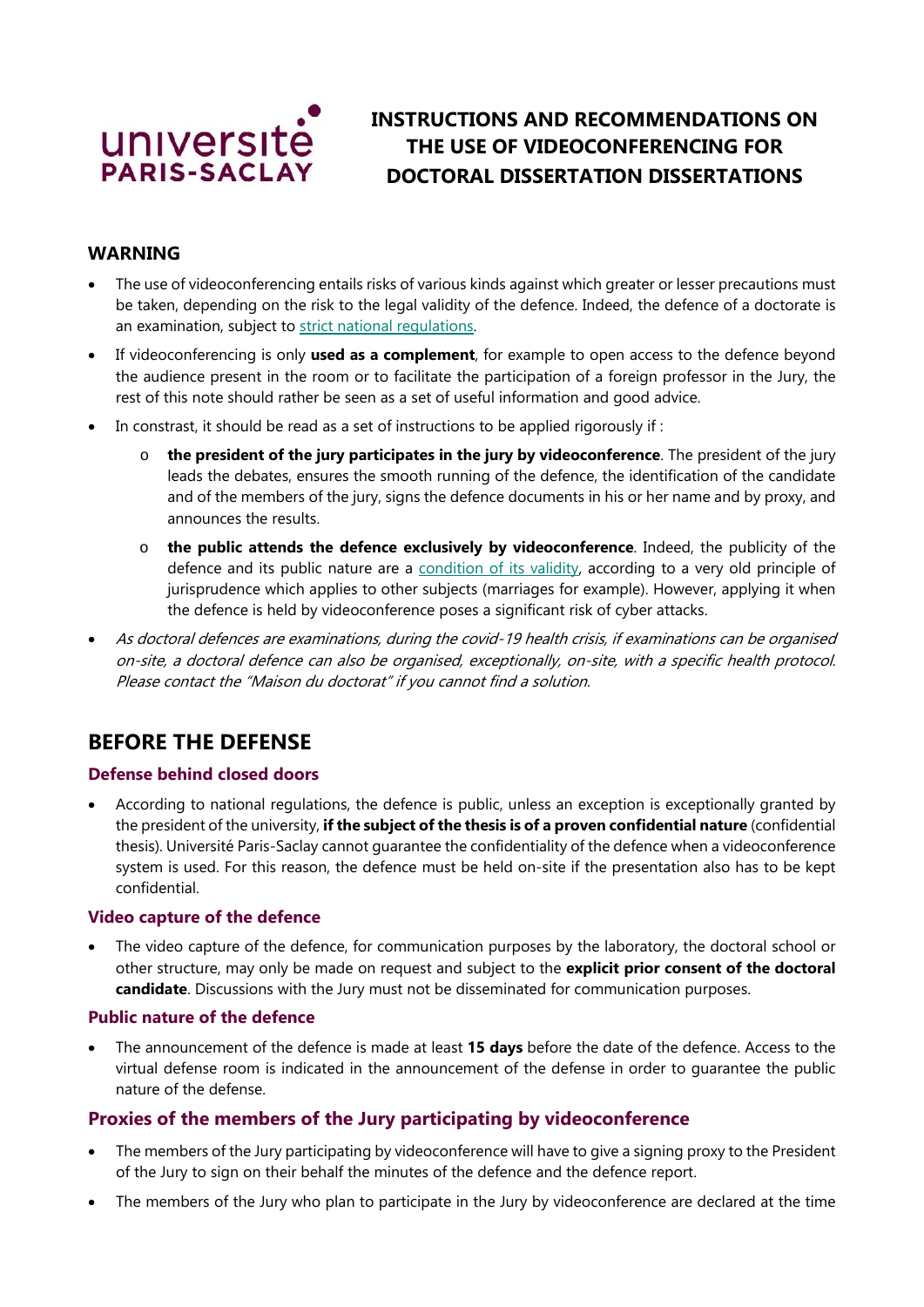of the appointment of Jury and Rapporteurs. If a member of the Jury is declared as a videoconference participant to the Jury when the Jury is appointed, the proxy template is automatically edited via Adum and is sent to him/her together with the letter appointing the Jury.

- The jury members send their completed and signed proxies to the chairman of the jury as soon as possible.
- In all cases, the Doctoral School must check whether the videoconference is total or partial and record in Adum the mode of participation of each member of the Jury before the defence.
- The use of videoconferencing for doctoral defences must remain exceptional. However, it is advisable to plan to use videoconferencing a priori, as a precautionary measure, so that in the event of a change of situation, the link to the virtual examination room and the proxy models have been sent within the legal deadlines (15 days before the examination).
	- o If members of the Jury declared as participant in the jury by videoconference, finally participate in person, it is not necessary to take any corrective action. Conversely, if the members of the Jury had planned to participate in person, and finally participate by videoconference, it will be necessary to set up a videoconferencing system.
	- o If a member of the Jury asks to use videoconferencing at the last minute, it is necessary to make the modification on ADUM, so that he or she receives the proxy and the convocation with the links to the virtual defense room.
		- if his/her data are in the temporary Adum database: the doctoral candidate can make the modification directly
		- if his/her data are in the definitive Adum database: the doctoral candidate can no longer make the modification and the school must be notified so that it can be taken care of.

# **Technical guarantor**

- A technical guarantor who is familiar with the chosen videoconferencing system must be mobilised to assist the use of videoconferencing system before, during and after the defense.
	- o The technical guarantor may be a member of the supervision team or a member of the research lab. or a member of the Jury other than the President of the Jury.
	- o Neither the doctoral candidates nor the president of the Jury can act as technical guarantor during the defense.
	- o In the absence of a local solution, the doctoral school may propose a technical guarantor to accompany the defence.
- Except when it is the doctoral school that proposes the technical guarantor, the access links to the virtual deliberation, defence and rehersal rooms, the name of the technical guarantor and his/her full contact details, are provided by the supervisor, by email to the doctoral school before the defence is authorised.
- The nomination form for a technical guarantor to accompany a partial or a total videoconference doctoral defence (available in ADUM) is sent to the Doctoral School by the supervisor.
- The administrative service indicates the access links to the virtual rooms in the invitations and sends them, with the template of the proxy to the members of the Jury who participate in videoconferencing, as well as to the doctoral candiates, if applicable, and to the invited members of the Jury.

### **Virtual rooms and cyber attack prevention**

- Three virtual rooms must be created by the technical guarantor, a virtual rehersal room, a virtual defense room and a virtual deliberation room.
	- *-* The public link, allowing controlled access to the virtual examination room, must be provided in the "Place of Examination" section and distributed with the announcement of the examination to ensure the public nature of the examination. Please note that this public link must **under NO circumstances**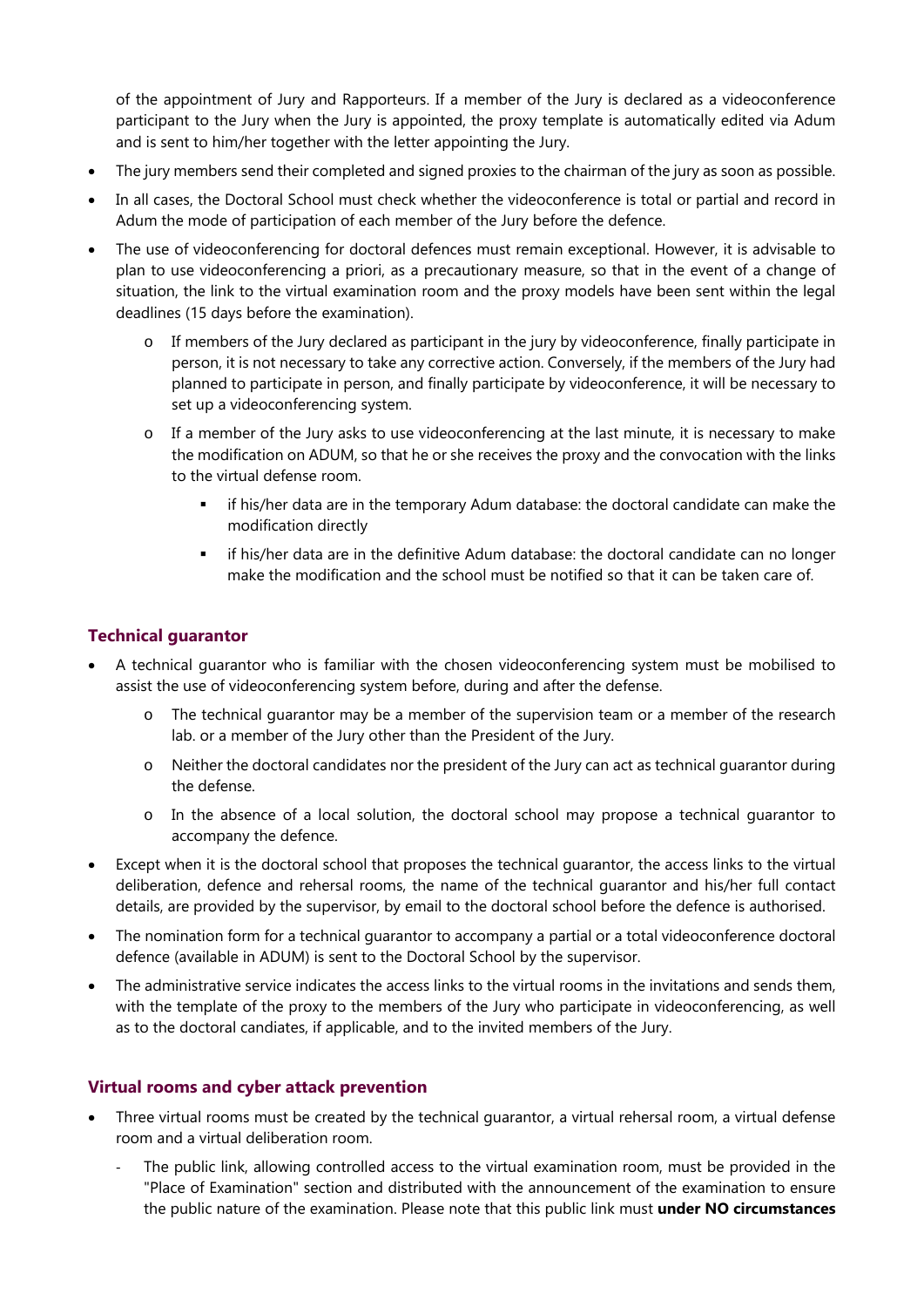grant direct and uncontrolled access to the virtual courtroom.

- *-* The link to the virtual deliberation room is provided only to the members of the Jury.
- The link to the virtual rehersal room is provided to the members of the Jury, the doctoral candidates and the thesis director.
- The virtual defense and deliberation rooms are opened by the technical guarantor with the chosen videoconferencing system, which must meet the requirements of identification of the members of the Jury, confidentiality of the Jury's deliberations and must also ensure the public nature of the defense and of the debates between the candidate and the Jury.
- The system chosen must imperatively allow **different rights**, in the virtual presentation room, to be granted on the one hand to the **members of the Jury and the doctoral candidate** and on the other hand to **the public**.
- The diffusion of a public link to guarantee the public nature of the defence poses a **serious risk of cyber attack** and requires particular vigilance to avoid malicious intrusions during the defence, which are unfortunately recurrent:
	- *-* the rights of those who connect via the public link must be parameterised, before the communication of this public link, so that under no circumstances do they have access to the possibility of adjusting the parameters, nor do they have access to the chat, the microphone or the camera.
	- *-* notifications, in particular login notifications, can be used to saturate the screen with insults via login pseudonyms. It is imperative to **deactivate all notifications** for all categories of participants (presenters, participants, even moderators).
	- *-* the public link that is broadcast in the announcement of the defence must **under no circumstances** allow direct and uncontrolled access to the defence room.
		- it is recommended that the public link should lead to a virtual waiting room or an airlock from which the technical guarantor can then admit people who log on to the defence room. With BBCollaborate, all you have to do is create a group for the presentation and drag people who connect via the public link to this group as they arrive. With Zoom, it is also possible, via the waiting room system.
		- *-* in addition, the public link can also lead to a registration portal where people wishing to attend the defence can provide their surnames, first names and emails. The invitation to the presentation room will then be sent to them personally via their e-mail address, making sure that this remains possible until the presentation starts. Please note that BBCollaborate allows the sending of individual invitations. If the link thus transmitted is not individual, this measure must be completed by the previous measure (airlock or waiting room).
		- Please note that limiting the risks of cyber attacks must not prevent the public nature of the defence. The access control exercised by the technical guarantor must be limited to avoiding cyber attacks and other malicious intrusions.
- In all cases, these settings must be made before the presentation. Even when the system is well mastered and the technical guarantor knows which settings to modify, when the intrusions are massive, the continuous flow of connections can make his intervention very difficult and limit the possibility of adjusting the parameters.
- Note: Université Paris-Saclay does not impose the choice of a system, but the home system, **BBCollaborate, available in eCampus** is recommended, on the one hand because it makes it possible to implement all the recommended protections, and on the other hand, because this system being that of the university, in the event of a malicious intrusion, the university will then be in a position to lodge a complaint for a breach of its systems [\(Articles 323-1 to 323-8 of the Penal Code\)](https://www.legifrance.gouv.fr/codes/id/LEGIARTI000030939438/2015-07-27/#:%7E:text=Article%20323%2D1,-Modifi%C3%A9%20par%20LOI&text=Le%20fait%20d) and will be able to obtain useful information to support this complaint.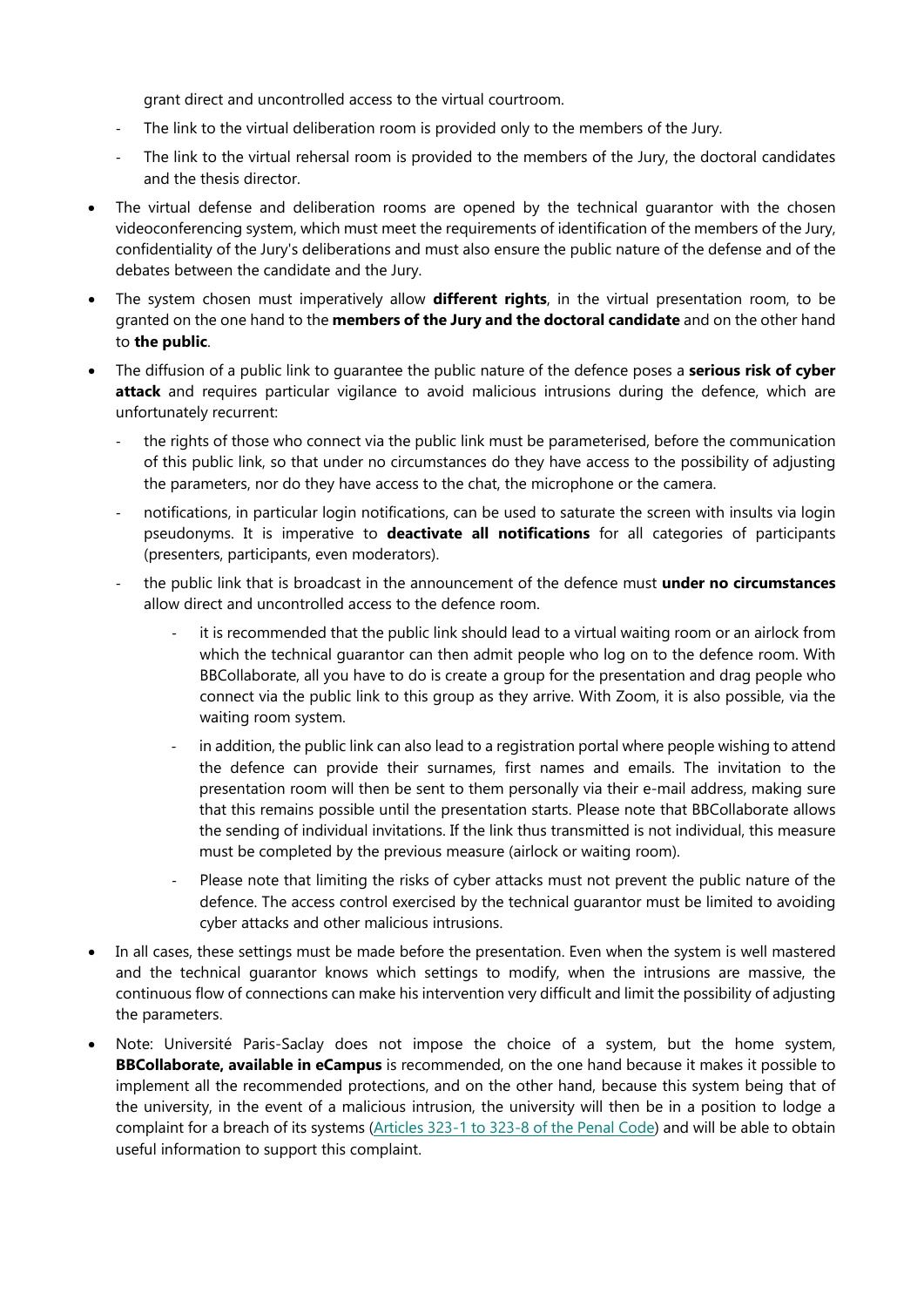#### **Tests and preparation**

- The members of the Jury who will participate in a videoconference will carry out, with the technical guarantor, at least two days before the presentation, connection tests and tests on their peripherals (microphone, camera) and will take note of the present instructions and recommendations for the smooth running of videoconference presentations.
- The doctoral candidates, before the defence, familiarises himself/herself with the chosen videoconferencing system and checks the quality of the communication and peripherals used. The use by the doctoral student of a headset equipped with a microphone is strongly recommended. A virtual rehersal room must be proposed by the technical guarantor for this purpose.
- The supervisor makes sure that each member of the Jury has received, before the Jury, this note, the templates of the minutes of the defence and of the defence report to be completed and signed at the end of the Jury's deliberations, and makes sure to collect the signing proxies of the participating members by videoconference for the President of the Jury (who himself can participate by videoconference).
- The doctoral student must ensure that each member of the Jury has, before the start of his or her defence, the file or files supporting his or her presentation.

# **DURING THE PRESENTATION AND DEBATES**

- The members of the Jury meet at least 15 minutes before the beginning of the defence in the virtual deliberation room, they check together the proper functioning of the microphones and cameras.
- The President of the Jury is responsible for the smooth running of the defence and the deliberations and can postpone the defence to a later date if this smooth running cannot be ensured. In this case, he/she will inform the administration, which will start the search for a new date.
- The President of the Jury reminds the members of the Jury of the good practices in terms of videoconferencing: in particular, the members of the Jury must be alone in the room where they are and have suitable means of communication. They should be careful to switch off their microphones when they are not speaking and to ask the President of the Jury to speak. The microphones of the public is cut off in all cases until the end of the debates with the Jury. It is recommended that all members of the Jury open their cameras prior to the presentation by the President to the candidate and the audience and that the cameras are then switched off during the presentation. During the debates, it is recommended that the member of the Jury who is speaking opens also his or her camera. This advice may be adapted by the President of the Jury, taking into account the communication conditions of the different members.
- The President of the Jury is responsible for the authentication of the Jury members participating by videoconference and for the smooth running of their participation in the debates during the defence and in the deliberations of the Jury. The public nature of the defence also contributes to this guarantee.
- When the chosen videoconferencing system allows it (as is the case with BBCollaborate), the technical guarantor is the moderator and can assist the president of the Jury and the candidate, managing the access of both to microphones, camera, chat etc. In this case, he or she explains his or her role in the deliberation room to the members of the Jury.
- At the time agreed for the start of the presentation, the members of the Jury, by videoconference, leave the virtual deliberation room and go to the virtual presentation room. To facilitate their authentication, by the president and the public, they use their surname, first name and role during the defence (president, examiner, rapporteur or invited by the Jury) as a login, visible to the public.
- When the chosen videoconferencing system allows it (this is the case of BBCollaborate), the technical guarantor settles the rights of the public and manages the admission of the public in the defense room. The public nature of the defence is a guarantee of the smooth running of the defence and its validity. Nevertheless, in case of intrusion or disturbance, the technical guarantor must exclude asap the intruder from the defense room.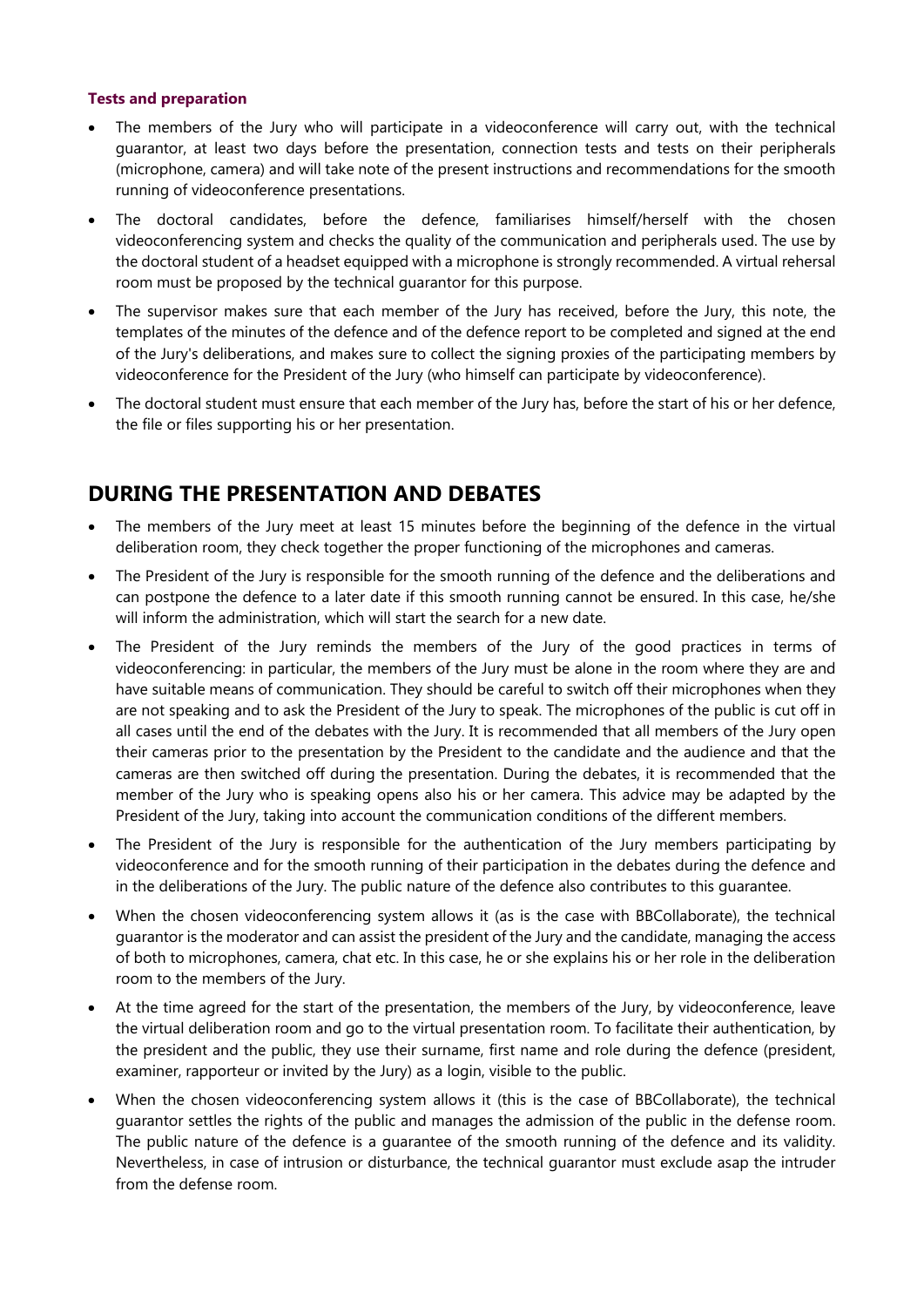- The President of the Jury introduces the Jury to the candidate and the public, so that everyone can witness the authentication of the members of the Jury, the members open their cameras and say a few words. The President reminds the public of the good practice of videoconferencing: in particular, the microphones of members of the public must be switched off and they must take care not to intervene during the presentation or debates.
- During the debates, the President of the Jury invites each member, to debate with the candidate. During the discussions, the cameras of the Jury member and the candidate speaking are the only ones to be open.
- At the end of the debates, the president of the Jury may invite invited members of the public to shed light on the progress of the thesis, he or she may also invite members of the public to ask questions (according to the current practice in the discipline).

# **THE DELIBERATION**

- The President of the Jury verifies that all those taking part in the deliberation are present in the virtual deliberation room, he or she also verifies that there are no intruders in the deliberation room and that only those who are entitled to participate are present. The President of the Jury identifies the persons present for the deliberation. The use of the camera is recommended for this identification.
- After the presentation and the debates, the President of the Jury invites the members of the Jury to join the virtual deliberation room. Each member of the Jury must leave the virtual jury room to ensure the confidentiality of the discussions during the deliberation.
- During the deliberation, the public and the candidate remain in the virtual defense room to await the announcement of the results. Attention: when the members of the Jury keep both links active, it may happen that the exchanges in the deliberation room are partially heard in the virtual defense room. It is therefore strongly recommended to the members of the jury to disconnect from the virtual defense room during the deliberation.
- The President of the Jury will fill in the minutes of the defence and discuss the contents of the defence report with the members of the Jury.
	- When the President of the Jury is not physically present (full videoconference), he or she signs the minutes of the defence on behalf of all the members of the Jury who took part in the deliberation and he or she signs the defence report on behalf of all the members of the Jury who took part in the Jury, subject to having their signing proxy.
	- When the President of the Jury is physically present (partial videoconference), he or she signs the minutes of the defence on behalf of the members of the Jury who took part in the deliberation by videoconference and he or she signs the defence report on behalf of the members of the Jury who took part in the Jury by videoconference, subject to having their signing proxy. The members of the Jury present onsite sign the minutes and the defence report.

# **PROCLAMATION OF THE RESULTS**

- After the deliberation, the President of the Jury will inform the technical guarantor that the Jury is ready to return to the defense room.
- The technical guarantor verifies the presence of the candidate and the public and informs them of the return of the Jury for the proclamation of the results.
- It is recommended that all members of the Jury participating by video-conference and the candidate open their cameras for the announcement of the results.
- At the end of the proclamation of the results, the technical guarantor is invited to grant the microphone and camera rights to the entire audience for applause and congratulations.
- The candidate is advised to plan, together with his or her technical guarantor and thesis director, a way to use video-conferencing to celebrate the festive moments following the announcement of the results, in the case of a full video-conference, or to involve the members who are in video-conference at that time,